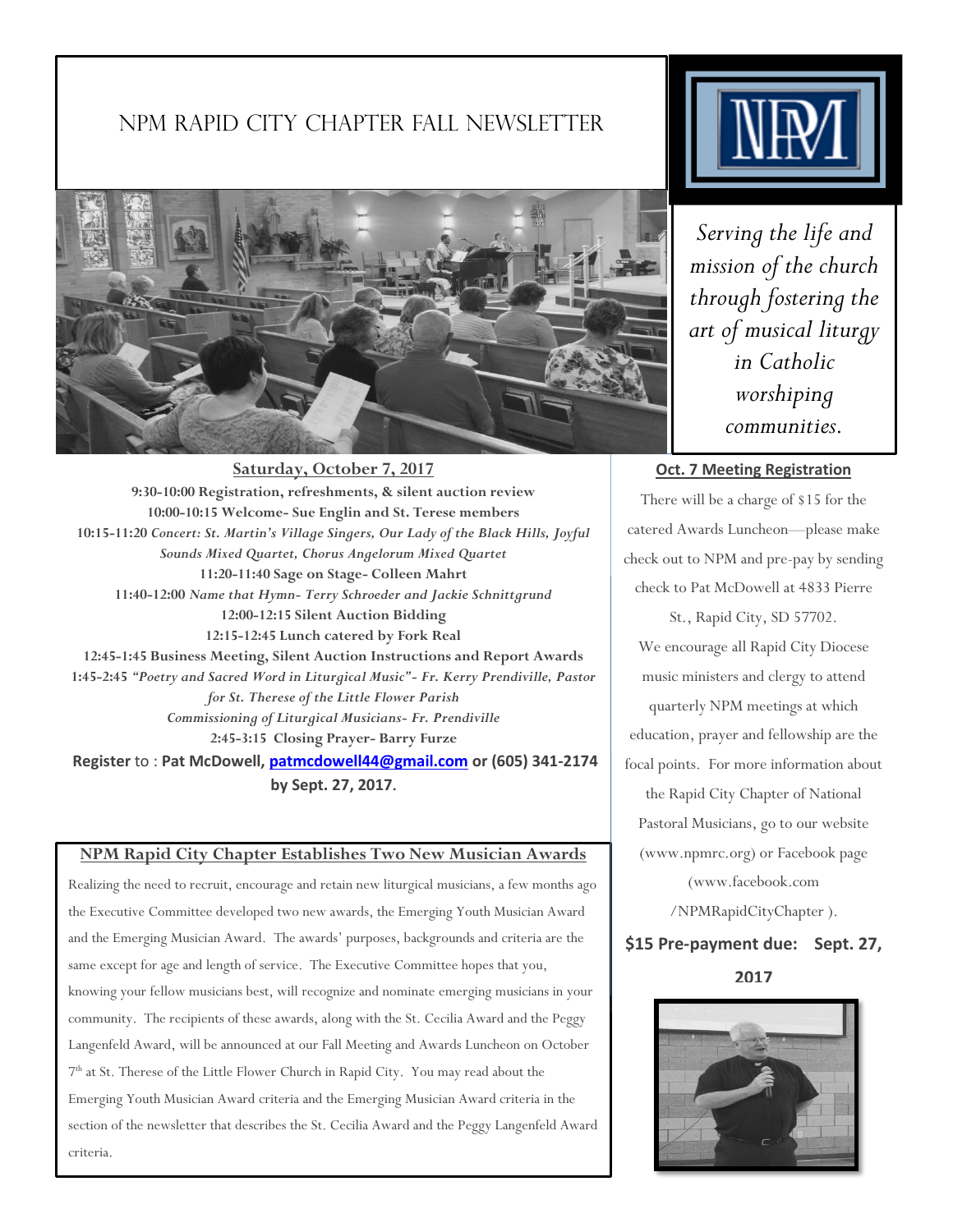# **National Pastoral Musicians Focus on Beauty**

Blessed Sacrament Parish hosted NPM's July 22<sup>nd</sup> meeting. The day featured Leah Sedlacek, formerly of Rapid City and currently working for FOCUS, a campus outreach that pursues college students with intentionality and love, inviting them into a growing relationship with Jesus and the Catholic faith. To a group of about 40 attendees, Leah gave her perspective about beauty in the new evangelization, beauty in the liturgy and music in the liturgy. A couple of comments about Leah's presentation: "It was good to hear the perspective of a young person who is very involved and educated about evolving practice.", "Loved Leah as a speaker!

Very inspiring!"

The next Rapid City Chapter NPM meeting will be on Saturday, October 7<sup>th</sup>. The day's meeting will feature a concert of the Rapid City Diocese's parishes' musicians, segments

"Name That Hymn" and "Sage on Stage," followed by remarks by Fr. Kerry Prendiville, pastor for St. Therese of the Little Flower Parish in Rapid City.

Additionally, on October 7<sup>th</sup>, our Awards Luncheon will be catered by Fork Real, a member of One World Everyone Eats Foundation, a network of more than 60 community cafes. Fork Real's mission is to build community by providing nutritious and delicious meals to the people of Rapid City



# **NPM SILENT AUCTION!**

At the October 7<sup>th</sup> NPM Fall Meeting & Awards Luncheon we are excitedly anticipating our first Silent Auction. If you attended the Summer Meeting at Blessed Sacrament, you had a sampling of the intriguing items to be bid on at October 7<sup>th</sup> event. And there will be a lot more items to choose from! Look for our ad in the *West River Catholic*. If you're on Facebook, check out the Silent Auction posting on our Facebook page (**RC CHAPTER NPM FUNDRAISER**) and then BID. And please consider inviting your Facebook contacts to BID as well. If you have questions and /or want to submit something for the Silent Auction, contact Margaret Lindskov  $(605.850-3878)$  or  $gmalindskov(*Q*)<sub>Y</sub>ahoo.com)$  or Marlene</u> Biegler (605.865.3454 or  $napa$  212 $(\omega$ yahoo.com).

### Directions:

Search on Facebook: RC CHAPTER NPM FUNDRAISER Tag all your friends Share and Share the page! Bid in the comments Options if you're not on Facebook: 1. Join Facebook 2. Ask a friend who is on Facebook to bid for you 3. E-mail or call Margaret or Marlene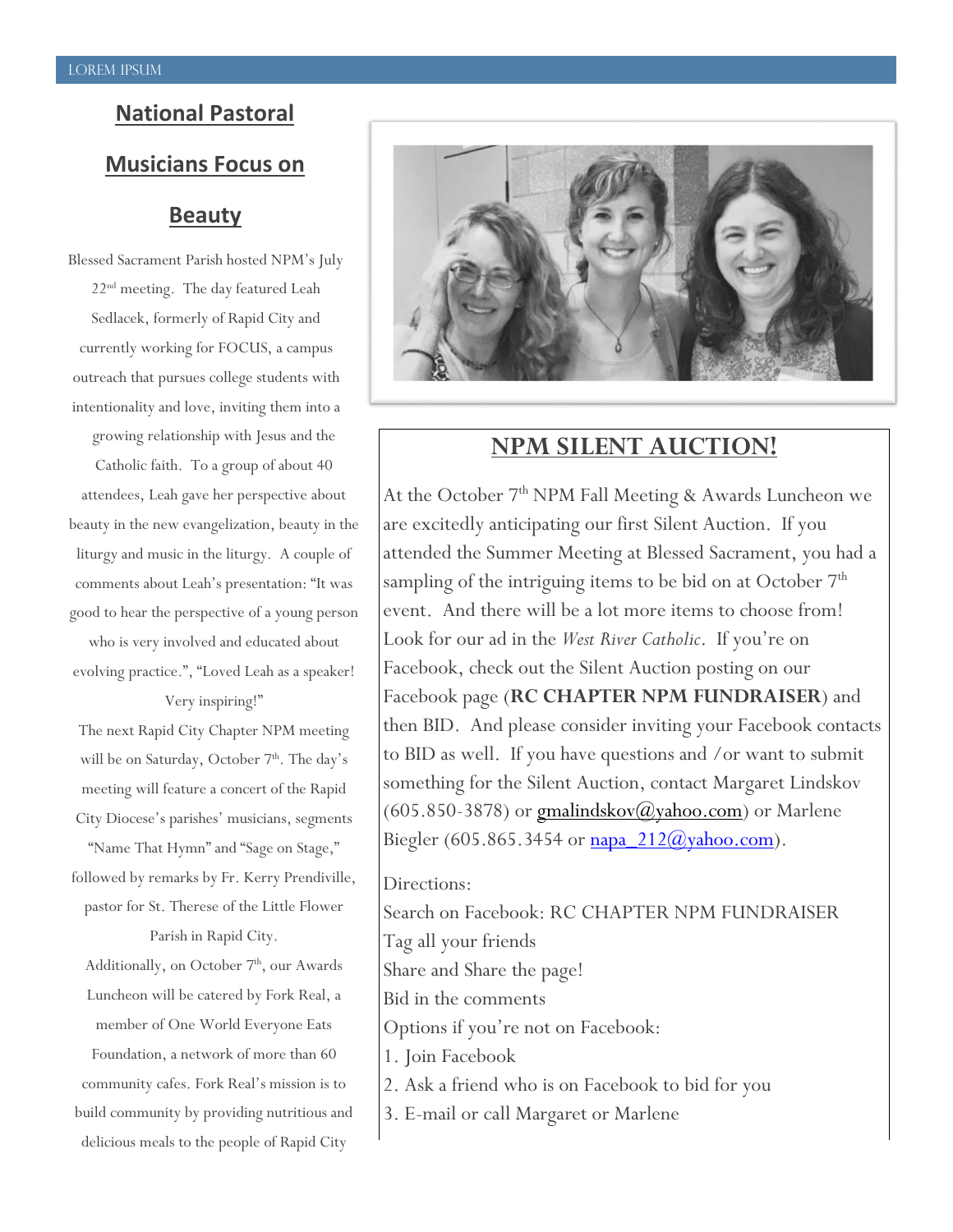St. Cecilia Award

Purpose: This award recognizes one lay person and one clergy member for exceptional contributions to liturgy and music.

(nominee need not meet all criteria):

1. NPM national member (preferred).

2. Recognized role in West River music ministry, e.g., director, pianist, organist, pastor, cantor, choir member etc. for 5 years or

more.

3. Specific exceptional contribution(s) that enliven music liturgy and aid in developing liturgical resources.

4. Example(s) of providing support to parish musicians, clergy and other worship leaders as the nominee fosters the art of

liturgical music.

#### **PEGGY LANGENFELD AWARD**

Purpose: This award recognizes a person or organization who has promoted NPM and chapter activities in an extraordinary way.

(nominee need not meet all criteria):

1. NPM national member (preferred).

2. Promotion of NPM at parish and diocesan level.

3. Participation in one or more meeting programs.

4. Current or past officer in Rapid City NPM Chapter.

5. Promotion of NPM at parish and diocesan level.

## **EMERGING YOUTH MUSICIAN AWARD**

#### **Established 2017**

Purpose: This award recognizes a young person who shows promise as a musician contributing to Catholic music liturgy.

Background: NPM is committed to engage the youth in our parishes in order to promote their involvement and leadership in

music liturgy.

Criteria:

1. Young person 16 – 23 years old.

2. Service of two years or more (consider length and breadth, e.g., participation in other ministries).

3. Commitment, i.e., consistent involvement.

4. Demonstration of continued learning in music liturgy.

5. Initiative.

## **EMERGING MUSICIAN AWARD**

#### **Established 2017**

Purpose: This award recognizes a person who shows promise as a musician contributing to Catholic music liturgy.

Background: NPM is committed to engage musicians in our parishes in order to promote their involvement and leadership in

music liturgy.

Criteria:

1. Person 24 years or older.

2. Service of five or fewer years (consider length and breadth, e.g., participation in other ministries).

3. Commitment, i.e., consistent involvement.

4. Demonstration of continued learning in music liturgy.

5. Initiative.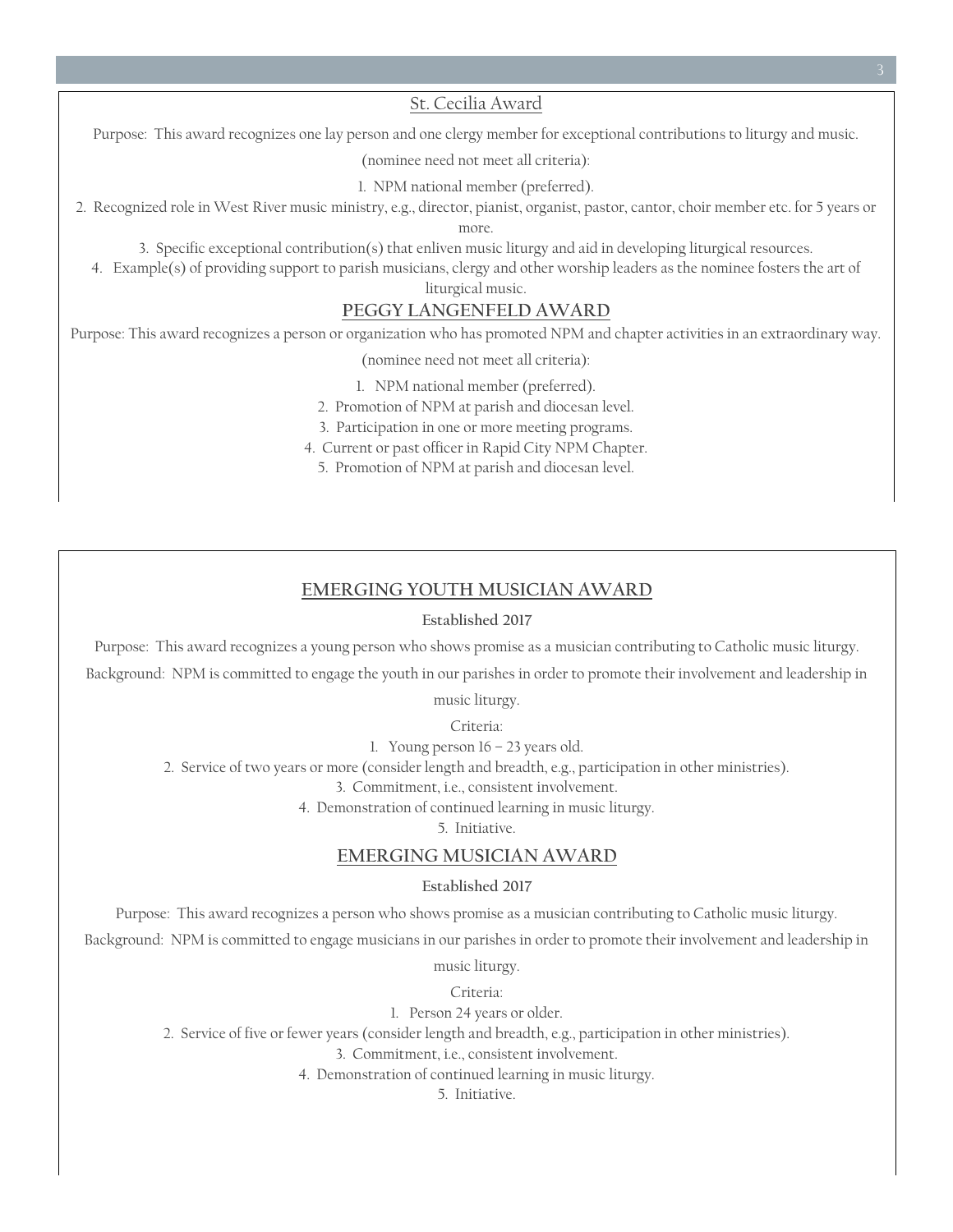# NPM

Jackie Schnittgrund

c/o Blessed Sacrament Church

4500 Jackson Blvd.

Rapid City, SD 57702

# **RETURN SERVICES REQUESTED**

NON-PROFIT

US POSTAGE PAID

Permit #520

Rapid City, SD 57702



# **NATIONAL PASTORAL MUSICIANS ASSOCIATION PRINCIPLES AND IDEALS:**

The objectives of this association shall be:

- 1. To provide mutual support for pastoral musicians and clergy.
- 2. To provide a forum for advocating musical excellence in liturgical celebrations.
- 3. To assist dioceses and worshiping communities in ongoing liturgical renewal through pastoral music.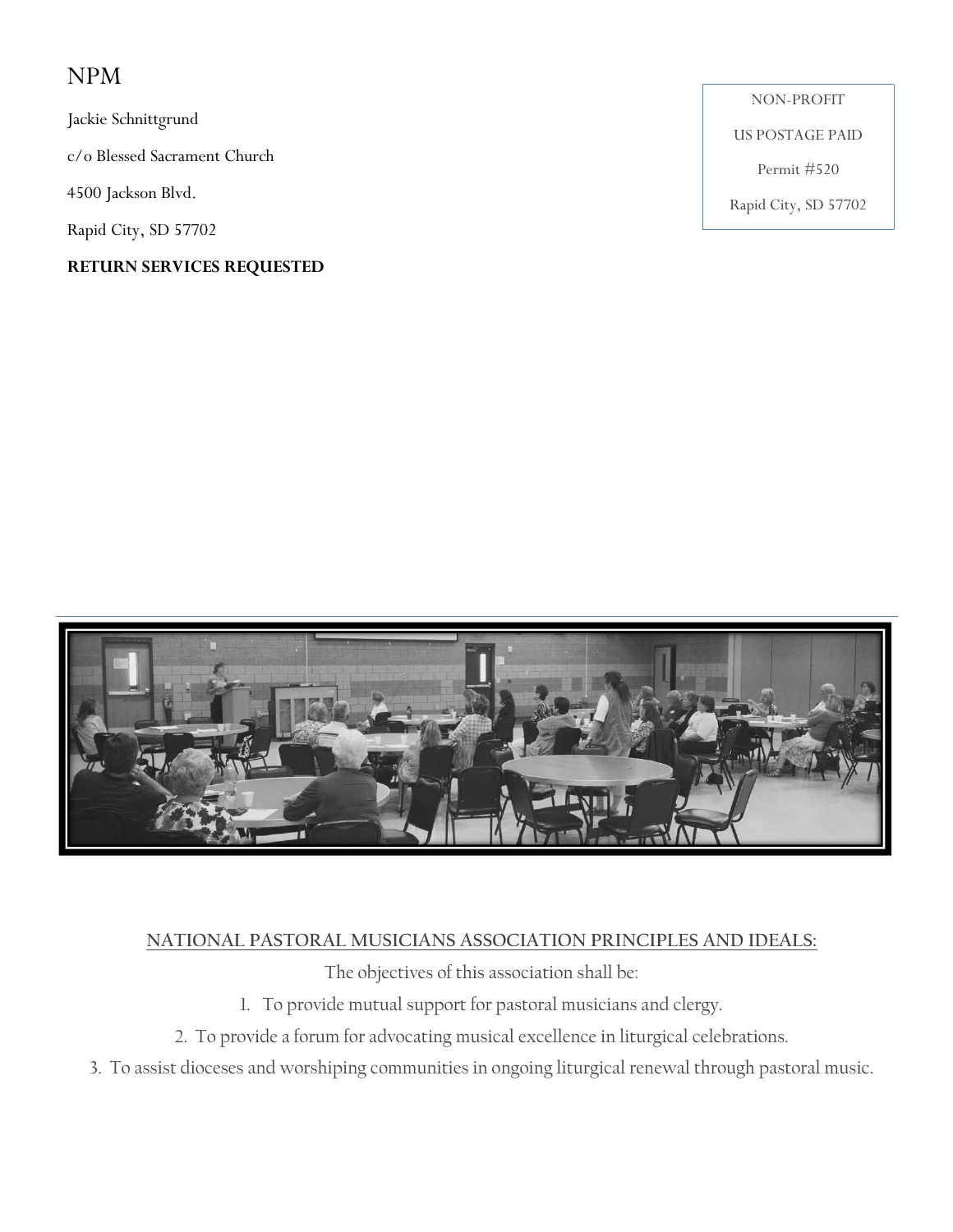regardless of their ability to pay.

Now's the time to nominate individuals for NPM awards and for years of service (24, 40, 50) recognition. This year there are two more awards: Emerging Youth Music Minister and Emerging Music Minister—you'll want to nominate someone! For awards and their criteria, please refer to the Rapid City Chapter of the Association of National Pastoral Musicians website [\(www.npmrc.org\)](http://www.npmrc.org/). For questions or clarification about awards, you may contact Rapid City Chapter co-directors, Jacqueline Schnittgrund (605.342.6132) or Carman Timmerman (605.391.4053). By Monday, September 27<sup>th</sup>, submit completed nomination forms to Pat McDowell, 4833 Pierre St., Rapid City, SD 57702.

#### **Directors' Letter**

#### Dear NPM members,

We are delighted with our meeting at St. Therese Church in Rapid City on Oct. 7th. Several ensembles will perform for your pleasure. Come prepared for a "highly competitive" game of Name That Hymn. There WILL be prizes for the winning team. Following our luncheon and business meeting, awards will be given (see the enclosed nomination information). Colleen Mahrt will introduce a new feature, Sage on Stage. She will share strategies as music minister that have worked for her over the years. Fr. Kerry Prendiville's presentation on Poetry and Sacred Word in Liturgical Music will no doubt open our eyes to new thinking and leave us with insightful thoughts. Additionally, he will preside at our commissioning service for all music ministers at the end of the day.

NPM's Silent Auction has "tons" of wonderful items for sale. You can still donate for the auction by contacting either Margaret Lindskov [\(gmalindskov@yahoo.com\)](mailto:gmalindskov@yahoo.com) or Marlene Biegler (napa\_212@yahoo.com). Now we need buyers. Get ALL of your friends to send in their bids to FACEBOOK prior to Oct.7. Note there is an original watercolor by Sandy Martin and a dinner for 4 with wine by Fr. Kerry Prendiville to mention just a couple of exciting items for your consideration. My daughter, Tammy, and I went to Cincinnati to the NPM national convention. We learned so much. I highly recommend it.

Next year, our convention will be in Baltimore from July 9-13, 2018. Make plans to attend now. Our new president, Steve Petrunek has introduced a new website for NPM. See the enclosed information. To get the most out of our website, you'll need your national membership number to log in. Some have asked about the planning page. By the time this newsletter reaches you, the planning feature should be "up and running." In addition, it was a proud moment to witness Tammy during her nominating presentation for the Board of Directors. Although not selected, Tammy "did our diocese proud."

Hope to see all of you at our exciting meeting on Oct. 7th. You're the best.

Jackie Schnittgrund

Carman Timmerman

Co-Directors, Rapid City NPM Chapter